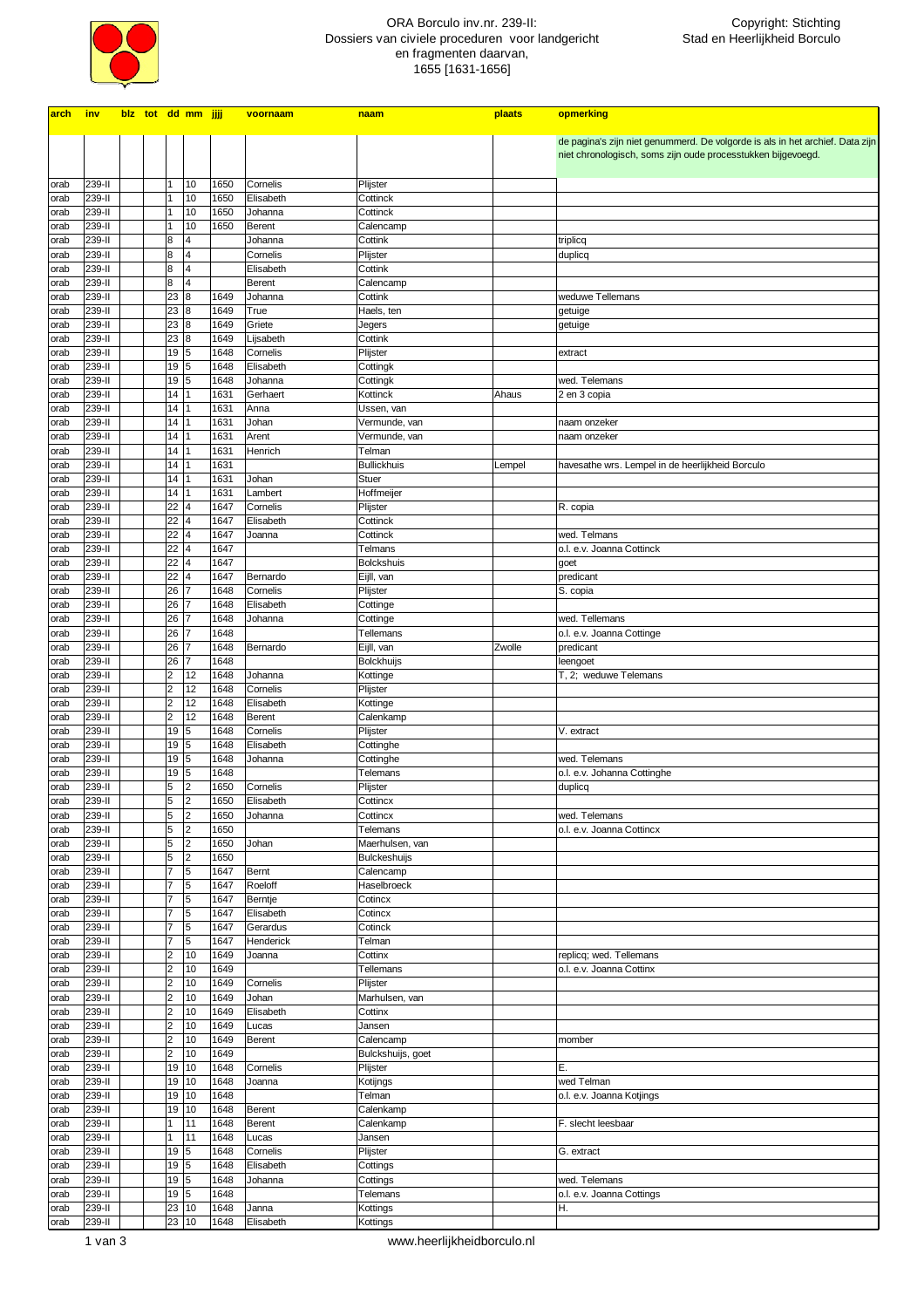

## ORA Borculo inv.nr. 239-II: Dossiers van civiele proceduren voor landgericht en fragmenten daarvan, 1655 [1631-1656]

| <u>arch</u>  | <u>inv</u>       |  |                            | blz tot dd mm jjjj      |                          | voornaam           | naam                     | plaats | opmerking                           |
|--------------|------------------|--|----------------------------|-------------------------|--------------------------|--------------------|--------------------------|--------|-------------------------------------|
|              |                  |  |                            |                         |                          |                    |                          |        |                                     |
| orab         | 239-II<br>239-II |  | 23 10<br>23                | 10                      | 1648<br>1648             | Cornelis<br>Berent | Plijster                 |        |                                     |
| orab         | 239-II           |  | 23                         |                         | 1648                     | Roelef             | Calenkamp<br>Haselbroeck |        |                                     |
| orab         | 239-II           |  | 23                         | 10<br>10                | 1648                     | Gerrit             | Haenk                    |        |                                     |
| orab<br>orab | 239-II           |  | 6                          | 11                      | 1648                     | Lucas              | Jansen                   |        | J.                                  |
| orab         | 239-II           |  | 6                          | 11                      | 1648                     | Cornelis           | Plijster                 |        |                                     |
| orab         | 239-II           |  | 6                          | 11                      | 1648                     | Elisabeth          |                          |        |                                     |
| orab         | 239-II           |  | 18                         | 8                       | 1649                     | Lucas              | Cottings<br>Jansen       |        |                                     |
| orab         | 239-II           |  | 18                         | 8                       | 1649                     | Lijsebeth          | Cottincx                 |        |                                     |
| orab         | 239-II           |  | 18                         | 8                       | 1649                     | Joanna             | Cottincx                 |        |                                     |
| orab         | 239-II           |  | 5                          | 8                       | ?                        | Joanna             | Kottinks                 |        | L.; wed. Telleman                   |
| orab         | 239-II           |  | 5                          | 8                       | $\overline{\phantom{a}}$ |                    | Tellemans                |        | o.l. e.v. Joanna Kottinks           |
| orab         | 239-II           |  | 5                          | 8                       | $\tilde{\mathcal{E}}$    | Berent             | Calenkamp                |        |                                     |
| orab         | 239-II           |  | 5                          | 8                       | ?                        | Rudolph            | Haselbroek               |        |                                     |
| orab         | 239-II           |  | 5                          | 8                       | $\overline{\phantom{a}}$ | Cornelis           | Plijster                 |        |                                     |
| orab         | 239-II           |  | 15                         | 1                       | 1647                     | Joanna             | Cottinks                 |        | wed. Tellemans                      |
| orab         | 239-II           |  | 15                         |                         | 1647                     |                    | Tellemans                |        | o.l. e.v. Joanna Cottinks           |
| orab         | 239-II           |  | 15 <sub>15</sub>           | 1                       | 1647                     | Rudolph            | Haselbroeck              |        | M.                                  |
| orab         | 239-II           |  | 15 <sup>1</sup>            | 1                       | 1647                     | Gerhardt           | Haenk                    |        |                                     |
| orab         | 239-II           |  | 15 1                       |                         | 1647                     | Berent             | Calenkamp                |        |                                     |
| orab         | 239-II           |  | 15                         | 1                       | 1647                     | Berentien          | Cottings                 |        |                                     |
| orab         | 239-II           |  | 15                         |                         | 1647                     | Enneken            | Cottings                 |        |                                     |
| orab         | 239-II           |  | 15 1                       |                         | 1647                     | Gerhardt           | Cottings                 |        |                                     |
| orab         | 239-II           |  | 15 1                       |                         | 1647                     | Anna               | Usten, van               |        |                                     |
| orab         | 239-II           |  | 15 1                       |                         | 1647                     | Elisabeth          | Cottings                 |        |                                     |
| orab         | 239-II           |  | 15 1                       |                         | 1647                     | Joanna             | Cottings                 |        |                                     |
| orab         | 239-II           |  | 15 1                       |                         | 1647                     | Cornelis           | Plijster                 |        |                                     |
| orab         | 239-II           |  | 27 9                       |                         | 1648                     | Elisabeth          | Cottings                 |        | N.                                  |
| orab         | 239-II           |  | 27 9                       |                         | 1648                     | Gerrit             | Haensch                  |        | naam onzeker                        |
| orab         | 239-II           |  | 27 9                       |                         | 1648                     | Joanna             | Cottings                 |        | wed. Tellemans                      |
| orab         | 239-II           |  | 27 9                       |                         | 1648                     |                    | Tellemans                |        | o.l. e.v. Joanna Cottings           |
| orab         | 239-II           |  | 27 9                       |                         | 1648                     |                    | Ripperda, van            |        |                                     |
| orab         | 239-II           |  | 24 10                      |                         | 1648                     | Berentien          | Cottings                 |        | 0.                                  |
| orab         | 239-II           |  | 24 10                      |                         | 1648                     | Enneken            | Cottings                 |        |                                     |
| orab         | 239-II           |  | 24 10                      |                         | 1648                     | Elisabeth          | Cottings                 |        |                                     |
| orab         | 239-II           |  | 24 10                      |                         | 1648                     | Cornelis           | Plijster                 |        |                                     |
| orab         | 239-II           |  | 24 10                      |                         | 1648                     | Berent             | Calencamp                |        |                                     |
| orab         | 239-II           |  | 24 10                      |                         | 1648                     | Gerrit             | Hersch                   |        | naam onzeker                        |
| orab         | 239-II           |  | 19                         | 6                       | 1649                     | Cornelis           | Plijster                 |        | antwoord                            |
| orab         | 239-II           |  | 19 6                       |                         | 1649                     | Elisabeth          | Cottinckx                |        |                                     |
| orab         | 239-II           |  | 19                         | 6                       | 1649                     | Joanna             | Cottincx                 |        | wed. Thelemans                      |
| orab         | 239-II           |  | 19 6                       |                         | 1649                     |                    | Thelemans                |        | o.l. e.v. Joanna Cottincx           |
| orab         | 239-II           |  | 5                          | 6                       | 1649                     | Elisabeth          | Kottinck                 |        | copia, 1                            |
| orab<br>orab | 239-II<br>239-II |  | 5<br>5                     | 6<br>6                  | 1649<br>1649             | Janna<br>Gerrit    | Kottincks<br>Wach        |        | stadtdiender                        |
| orab         | 239-II           |  | $15 \vert 2$               |                         | 1649                     | Elisabeth          | Kottinks                 |        | copia, 2                            |
| orab         | 239-II           |  | 15                         | $\overline{2}$          | 1649                     | Cornelis           | Plijster                 |        |                                     |
| orab         | 239-II           |  | 15 <sub>15</sub>           | 2                       | 1649                     | Berent             | Calencamp                |        |                                     |
| orab         | 239-II           |  |                            |                         | 1654                     | Jan                | Willemsen                |        | declaratie                          |
| orab         | 239-II           |  |                            |                         | 1654                     | Gerhard            | Cottinx                  |        |                                     |
| orab         | 239-II           |  |                            |                         | 1654                     | Anna               | Ussen, van               |        |                                     |
| orab         | 239-II           |  |                            |                         | 1654                     |                    | <b>Bulxhuijs</b>         |        | leengoet                            |
| orab         | 239-II           |  |                            |                         | 1654                     | Cornelis           | Plijster                 |        |                                     |
| orab         | 239-II           |  |                            |                         | 1654                     | dr.                | Temmink                  |        |                                     |
| orab         | 239-II           |  |                            |                         | 1654                     | dr.                | Vos                      |        |                                     |
| orab         | 239-II           |  |                            |                         | 1654                     | dr.                | Trier                    |        |                                     |
| orab         | 239-II           |  | 10                         | 7                       | 1654                     | Joanna             | Cottincks                |        | wed. Tellemans                      |
| orab         | 239-II           |  | 10                         | 17                      | 1654                     |                    | Tellemans                |        | o.l. e.v. Joanna Cottincks          |
| orab         | 239-II           |  | 10                         | 7                       | 1654                     | Cornelis           | Plijster                 |        |                                     |
| orab         | 239-II           |  | 10                         | 7                       | 1654                     | Elisabeth          | Cottincks                |        |                                     |
| orab         | 239-II           |  | 10                         | 7                       | 1654                     | Anna               | Ussen, van               |        | wed. Cottincks                      |
| orab         | 239-II           |  | 10                         | $\overline{7}$          | 1654                     |                    | Cottincks                |        | o.l. e.v. Anna van Ussen            |
| orab         | 239-II           |  | 6<br>6                     | 4<br>$\overline{4}$     | 1655                     | Berent             | Grotte                   |        |                                     |
| orab         | 239-II           |  | 6                          | 4                       | 1655                     | Joanna<br>Cornelis | Cotting                  |        | met D, E, F, G, H, J, K en L.       |
| orab<br>orab | 239-II<br>239-II |  | 6                          | 4                       | 1655<br>1655             | Elisabeth          | Plijster<br>Cotting      |        |                                     |
| orab         | 239-II           |  | 6                          | 4                       | 1655                     | Warner             | Weeninck                 |        | rentmr. van het Bornhoff            |
| orab         | 239-II           |  | 6                          | $\overline{4}$          | 1655                     |                    | Bornhoff, het            |        | rentmeester si Warner Weerninck     |
| orab         | 239-II           |  | 6                          | 4                       | 1655                     | Hendricus          | Lansink                  |        |                                     |
| orab         | 239-II           |  | 6                          | 4                       | 1655                     | Jasper             | Plijster                 |        |                                     |
| orab         | 239-II           |  | 14                         | $\overline{c}$          | 1655                     | Johanna            | Cottincks                |        | huijsvrouw van Warner Weeninck      |
| orab         | 239-II           |  | 14                         | 2                       | 1655                     | Warner             | Weeninck                 |        | rentmeester; e.v. Johanna Cottincks |
| orab         | 239-II           |  | 14                         | $\overline{\mathbf{c}}$ | 1655                     |                    | Bornhoff, het            |        |                                     |
| orab         | 239-II           |  | $14 \vert 2$               |                         | 1655                     | Cornelis           | Plijster                 |        |                                     |
| orab         | 239-II           |  | 14                         | $\overline{2}$          | 1655                     | Elisabeth          | Cotting                  |        |                                     |
| orab         | 239-II           |  | $14 \vert 2$               |                         | 1655                     | Joanna             | Cotting                  |        | wed. Telleman                       |
| orab         | 239-II           |  | $14 \overline{\smash{)}2}$ |                         | 1655                     |                    | Telleman                 |        | o.l. e.v. Joanna Cotting            |
| orab         | 239-II           |  | $14 \vert 2$               |                         | 1655                     | Anna               | Ussen, van               |        | wed. Cotting                        |

2 van 3 www.heerlijkheidborculo.nl